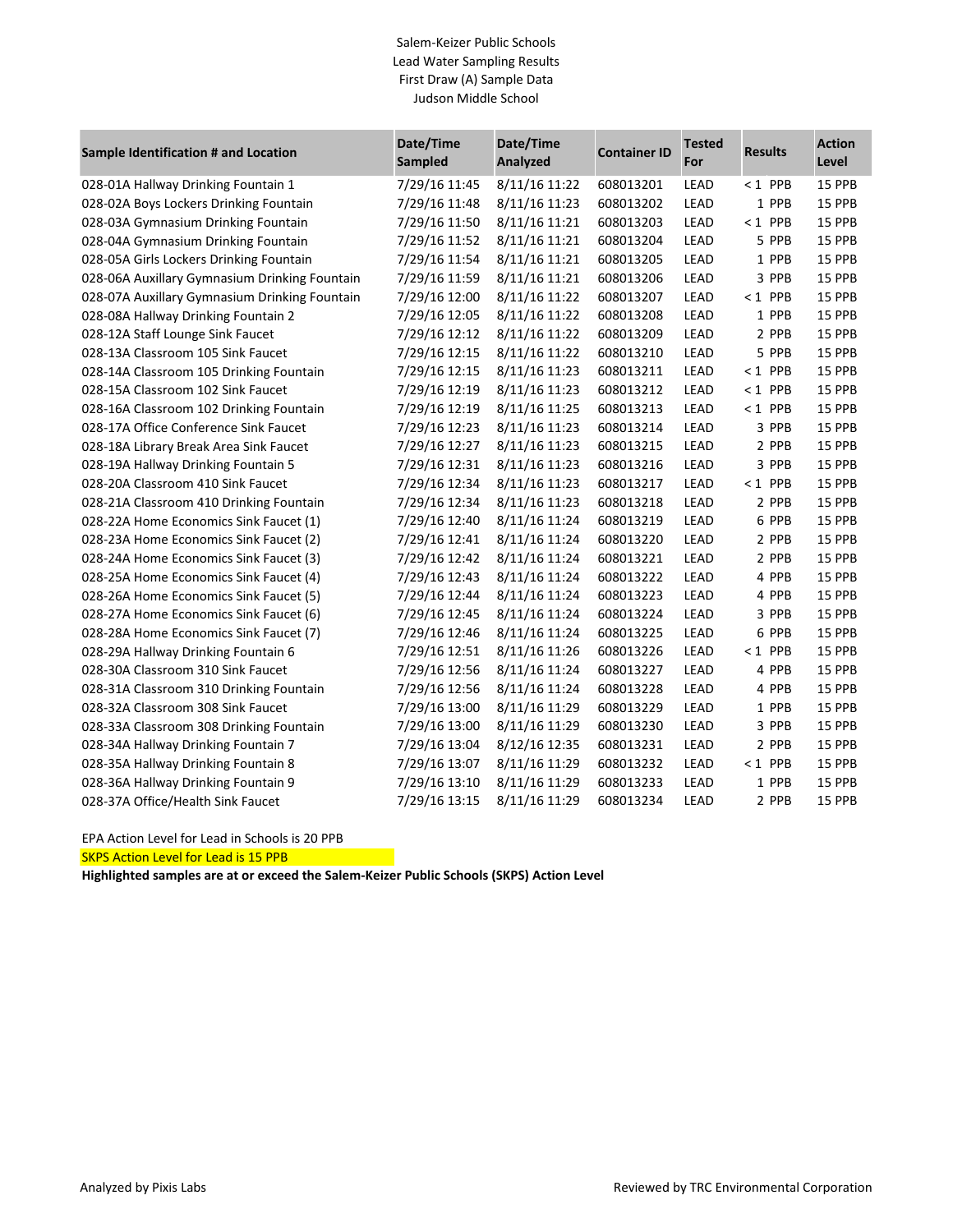## Salem-Keizer Public Schools Lead Water Sampling Results Flushed (B) Sample Data Judson Middle School

| Sample Identification # and Location    | Date/Time<br><b>Sampled</b> | Date/Time<br>Analyzed | <b>Container ID</b> | <b>Tested</b><br>For | <b>Results</b> | <b>Action</b><br>Level |
|-----------------------------------------|-----------------------------|-----------------------|---------------------|----------------------|----------------|------------------------|
| 028-16B Classroom 102 Drinking Fountain | 7/29/16 12:20 8/25/16 11:18 |                       | 608231501           | LEAD                 | $< 1$ PPB      | <b>15 PPB</b>          |
| 028-34B Hallway Drinking Fountain 7     | 7/29/16 13:05               | 8/25/16 11:19         | 608231502           | LEAD                 | $<$ 1 PPR      | <b>15 PPR</b>          |

EPA Action Level for Lead in Schools is 20 PPB

SKPS Action Level for Lead is 15 PPB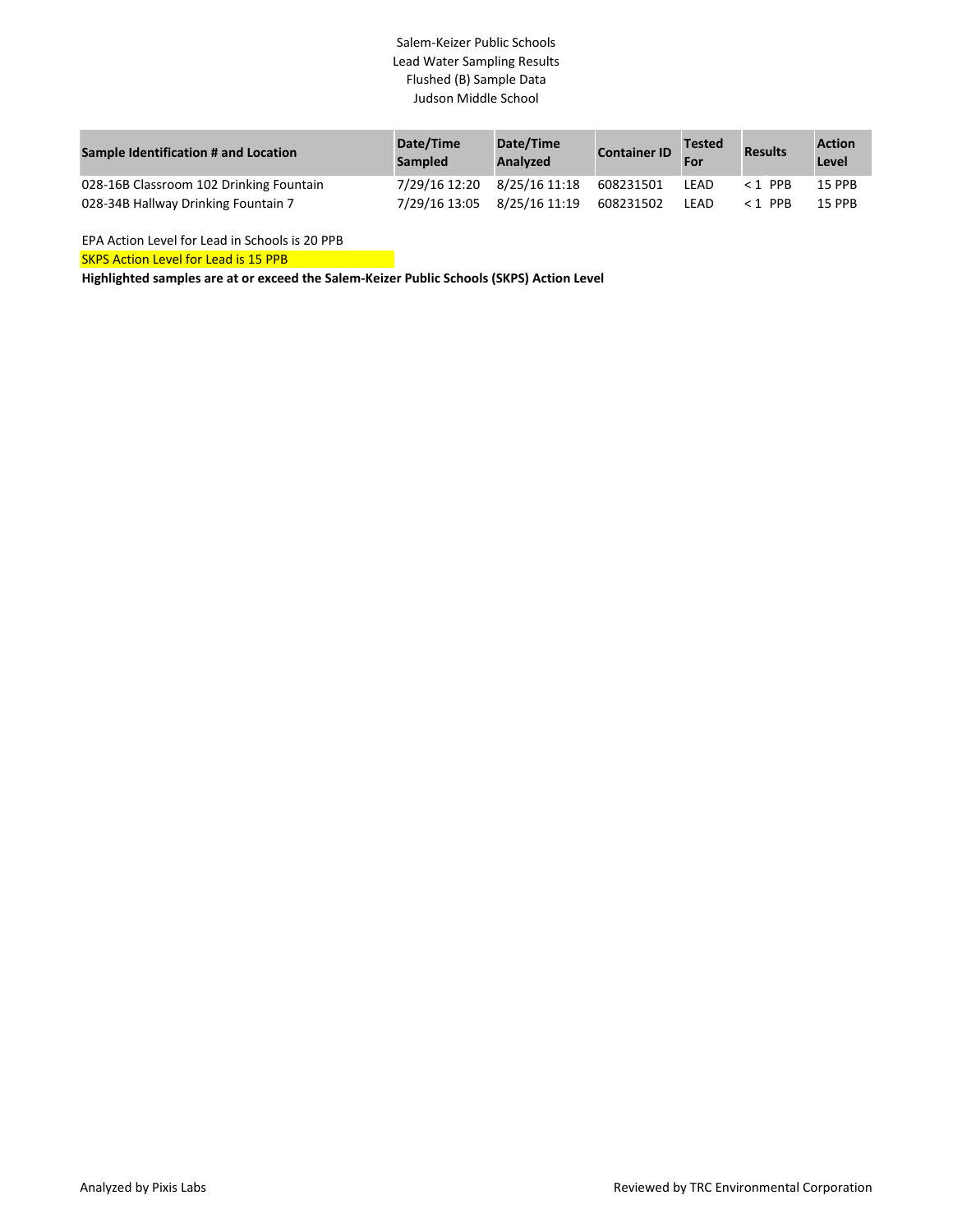## Salem-Keizer Public Schools Lead Water Sampling Results First Draw (A) Sample Data Judson Middle School

| Sample Identification # and Location | Date/Time<br>Sampled     | <b>Date Analyzed</b> | <b>Container ID</b> | <b>Tested</b><br>For | <b>Results</b> |            | <b>Action</b><br>Level |
|--------------------------------------|--------------------------|----------------------|---------------------|----------------------|----------------|------------|------------------------|
| 028-09A Cafeteria Drinking Fountain  | 9/22/2016 5:30 9/26/2016 |                      | 57947               | LEAD                 | $<1$ PPR       |            | <b>15 PPB</b>          |
| 028-10A Hallway Drinking Fountain #3 | 9/22/2016 5:32 9/26/2016 |                      | 57948               | LEAD                 |                | <b>PPB</b> | <b>15 PPB</b>          |
| 028-11A Hallway Drinking Fountain #4 | 9/22/2016 5:34 9/26/2016 |                      | 57949               | LEAD                 |                | <b>PPB</b> | <b>15 PPB</b>          |

EPA Action Level for Lead in Schools is 20 PPB

SKPS Action Level for Lead is 15 PPB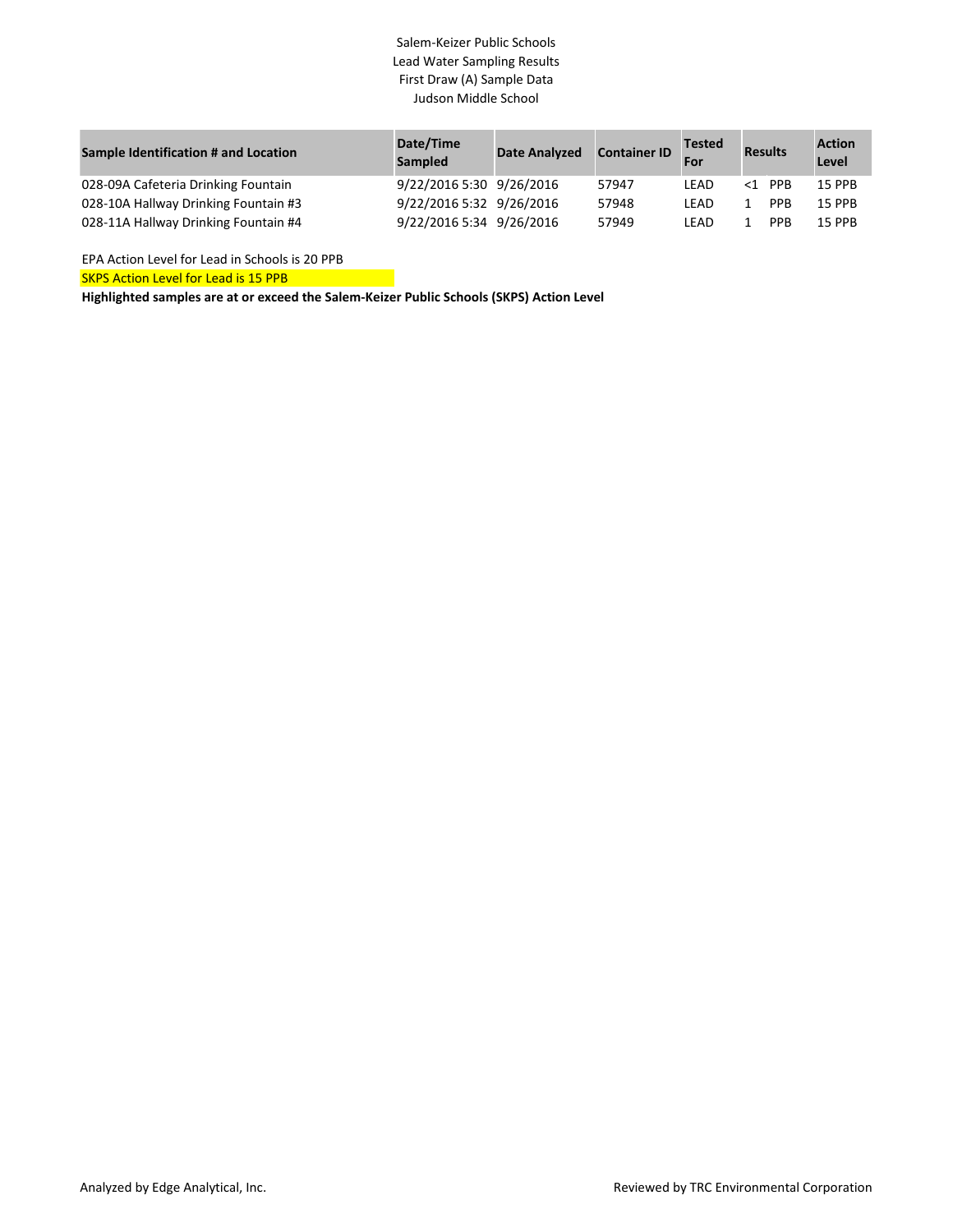## Salem-Keizer Public Schools Lead Water Sampling Results First Draw (C) Sample Data Judson Middle School

| Sample Identification # and Location    | Date/Time<br><b>Sampled</b> | <b>Date Analyzed</b> | <b>Container</b> | <b>Tested</b><br>For | <b>Results</b> | <b>Action</b><br>Level |
|-----------------------------------------|-----------------------------|----------------------|------------------|----------------------|----------------|------------------------|
| 028-16C Classroom 102 Drinking Fountain | 9/29/2016 5:58 10/3/2016    |                      | 59454            | LEAD                 | 2 PPB          | 15 PPB                 |
| 028-34C Hallway Drinking Fountain 7     | 9/29/2016 6:07              | 10/3/2016            | 59455            | LEAD                 | 2 PPR          | <b>15 PPB</b>          |

EPA Action Level for Lead in Schools is 20 PPB

**SKPS Action Level for Lead is 15 PPB**